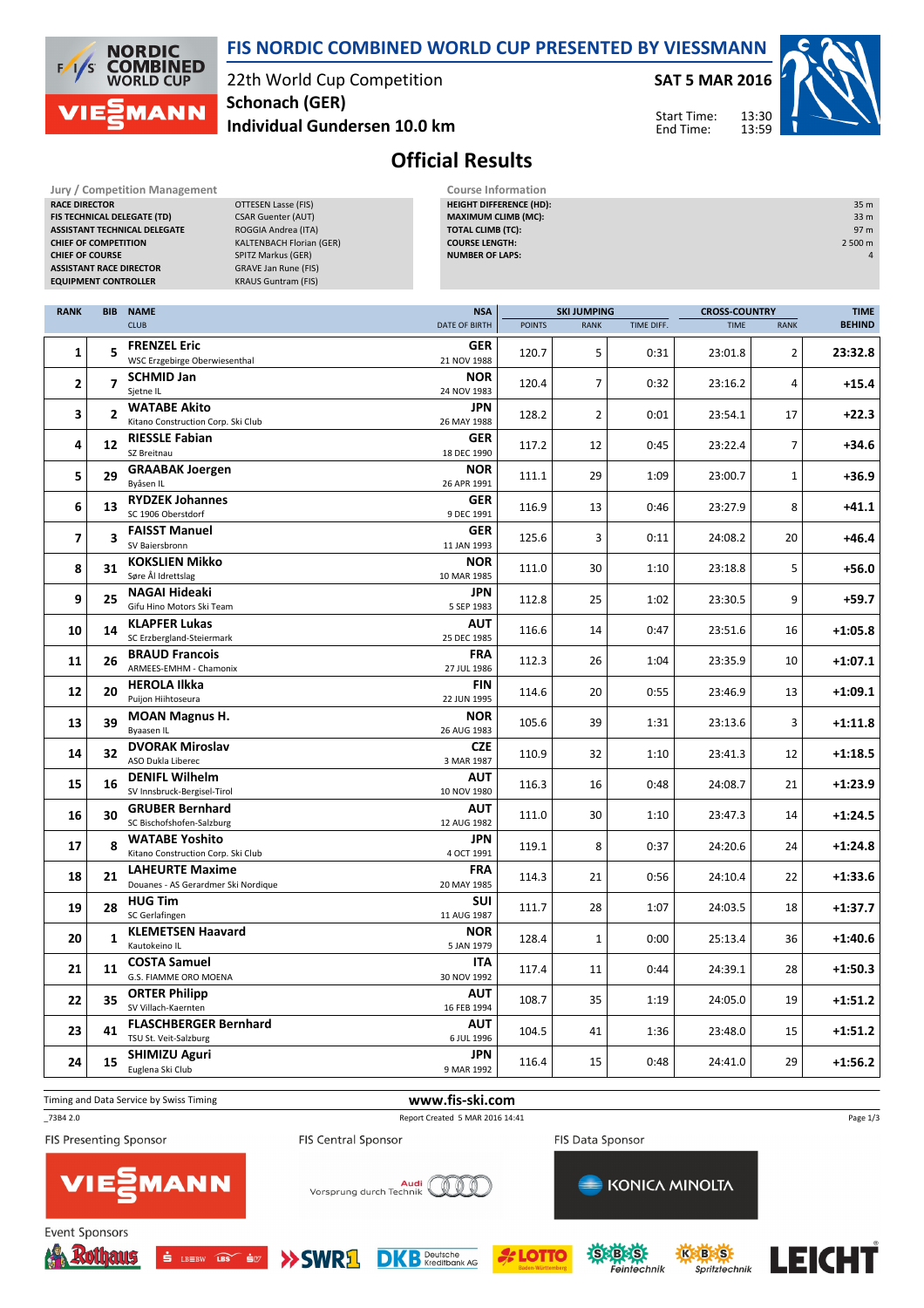**FIS NORDIC COMBINED WORLD CUP PRESENTED BY VIESSMANN**



22th World Cup Competition **Schonach (GER)**

**SAT 5 MAR 2016**

Start Time:

13:30 13:59



**Individual Gundersen 10.0 km**

End Time:

## **Official Results**

| <b>RANK</b><br><b>BIB</b> |    | <b>NAME</b>                                                 |                           | <b>SKI JUMPING</b> |             |            | <b>CROSS-COUNTRY</b> |              | <b>TIME</b>   |
|---------------------------|----|-------------------------------------------------------------|---------------------------|--------------------|-------------|------------|----------------------|--------------|---------------|
|                           |    | <b>CLUB</b>                                                 | DATE OF BIRTH             | <b>POINTS</b>      | <b>RANK</b> | TIME DIFF. | <b>TIME</b>          | <b>RANK</b>  | <b>BEHIND</b> |
| 25                        | 45 | <b>BAUER Armin</b><br><b>GRUPPO SCIATORI FIAMME GIALLE</b>  | <b>ITA</b><br>15 JUL 1990 | 97.6               | 45          | 2:03       | 23:37.6              | 11           | $+2:07.8$     |
| 26                        | 9  | <b>SEIDL Mario</b><br>TSU St. Veit i. P.-Salzburg           | <b>AUT</b><br>8 DEC 1992  | 117.6              | 9           | 0:43       | 25:02.1              | 34           | $+2:12.3$     |
| 27                        | 49 | <b>FLETCHER Taylor</b><br>Steamboat Sprgs Winter Sprts Club | <b>USA</b><br>11 MAY 1990 | 91.5               | 49          | 2:28       | 23:20.0              | 6            | $+2:15.2$     |
| 28                        | 38 | <b>BUZZI Raffaele</b><br><b>CS FORESTALE</b>                | <b>ITA</b><br>17 JUL 1995 | 106.0              | 37          | 1:30       | 24:18.6              | 23           | $+2:15.8$     |
| 29                        | 19 | <b>WATANABE Takehiro</b><br>Meiji University                | <b>JPN</b><br>13 JUL 1993 | 114.7              | 19          | 0:55       | 24:55.2              | 33           | $+2:17.4$     |
| 30                        | 34 | <b>DUENKEL Michael</b><br>SWV Goldlauter                    | <b>GER</b><br>16 AUG 1989 | 109.4              | 34          | 1:16       | 24:38.4              | 27           | $+2:21.6$     |
| 31                        | 6  | <b>SIMON Tobias</b>                                         | <b>GER</b>                | 120.7              | 5           | 0:31       | 25:27.1              | 38           | $+2:25.3$     |
| 32                        | 36 | SZ Breitnau<br><b>CIESLAR Adam</b>                          | 15 AUG 1992<br><b>POL</b> | 108.0              | 36          | 1:22       | 24:41.4              | 30           | $+2:30.6$     |
| 33                        | 22 | WSS Wisla<br><b>WEBER Terence</b>                           | 18 DEC 1992<br><b>GER</b> | 114.1              | 22          | 0:57       | 25:08.4              | 35           | $+2:32.6$     |
| 34                        | 23 | <b>SSV Gever</b><br><b>HAUG Tobias</b>                      | 24 SEP 1996<br><b>GER</b> | 113.6              | 23          | 0:59       | 25:21.2              | 37           | $+2:47.4$     |
| 35                        | 40 | SV Baiersbronn<br><b>HIRVONEN Eero</b>                      | 25 JUN 1993<br><b>FIN</b> | 105.4              | 40          | 1:32       | 24:49.1              | 31           | $+2:48.3$     |
| 36                        | 43 | Jyvaeskylae SC<br><b>GERARD Antoine</b>                     | 30 JAN 1996<br><b>FRA</b> | 101.9              | 43          | 1:46       | 24:37.7              | 26           | $+2:50.9$     |
| 37                        | 44 | Ventron<br><b>MUTRU Leevi</b>                               | 15 JUN 1995<br><b>FIN</b> | 101.5              | 44          | 1:48       | 24:52.7              | 32           | $+3:07.9$     |
|                           |    | Lahti SC                                                    | 16 MAY 1995               |                    |             |            |                      |              |               |
| 38                        | 10 | <b>ILVES Kristjan</b><br>Elva Skiclub                       | <b>EST</b><br>10 JUN 1996 | 117.6              | 9           | 0:43       | 25:58.6              | 39           | $+3:08.8$     |
| 39                        | 46 | PIHO Han-Hendrik<br>Sportclub Taevataeht                    | <b>EST</b><br>24 APR 1993 | 97.0               | 46          | 2:06       | 24:35.7              | 25           | $+3:08.9$     |
| 40                        | 18 | <b>REHRL Franz-Josef</b><br>WSV Ramsau-Steiermark           | <b>AUT</b><br>15 MAR 1993 | 114.8              | 18          | 0:54       | 26:04.3              | 42           | $+3:25.5$     |
| 41                        | 33 | <b>BEREND Ben</b><br>Steamboat Sprgs Winter Sprts Club      | <b>USA</b><br>29 JUN 1995 | 110.9              | 32          | 1:10       | 26:04.1              | 41           | $+3:41.3$     |
| 42                        | 37 | <b>GEIGER Vinzenz</b><br>SC 1906 Oberstdorf                 | <b>GER</b><br>24 JUL 1997 | 106.0              | 37          | 1:30       | 26:01.5              | 40           | $+3:58.7$     |
| 43                        | 24 | <b>DANEK Lukas</b><br>ASO Dukla Liberec                     | <b>CZE</b><br>19 SEP 1997 | 113.0              | 24          | 1:02       | 26:58.6              | 44           | $+4:27.8$     |
| 44                        | 48 | <b>HEROLA Matti</b><br>Puijo Ski club                       | <b>FIN</b><br>9 NOV 1993  | 96.0               | 48          | 2:10       | 26:48.6              | 43           | $+5:25.8$     |
| 45                        | 42 | <b>SCHLUETTER Anton</b><br>SCM Zella-Mehlis                 | <b>GER</b><br>20 OCT 1997 | 103.3              | 42          | 1:40       | 27:57.3              | 45           | $+6:04.5$     |
|                           |    |                                                             |                           |                    |             |            |                      |              |               |
| <b>Disqualified</b>       |    |                                                             |                           |                    |             |            |                      |              |               |
|                           |    | 4 KROG Magnus                                               | <b>NOR</b>                |                    |             |            |                      | ICR 525.2.15 |               |
| <b>Did Not Start</b>      |    |                                                             |                           |                    |             |            |                      |              |               |
|                           |    | 17 PORTYK Tomas                                             | <b>CZE</b>                | 115.9              | 17          | 0:50       |                      |              |               |
|                           |    | 27 KUPCZAK Szczepan                                         | <b>POL</b>                | 112.3              | 26          | 1:04       |                      |              |               |
|                           |    | 47 FLETCHER Bryan                                           | <b>USA</b>                | 96.7               | 47          | 2:07       |                      |              |               |